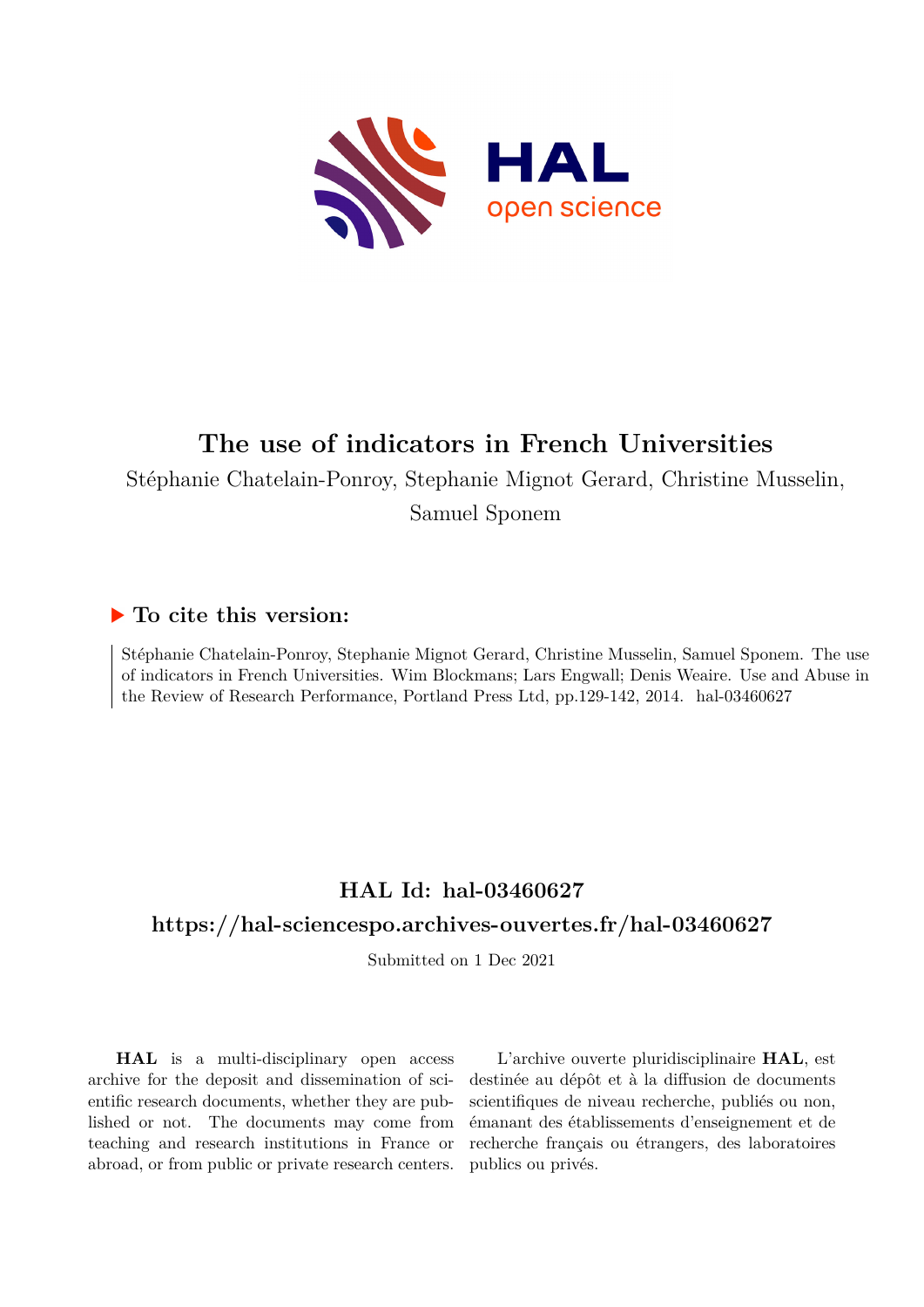# **The use of indicators in French universities**

Stéphanie Chatelain<sup>1</sup> CNAM, Conservatoire National des Arts et Métiers, Paris, France Stéphanie Mignot-Gérard<sup>2</sup>

UPEC, Université Paris-Est Créteil, France

Christine Musselin<sup>3</sup>

Sciences Po, Centre de Sociologie des Organisation/CNRS, Centre National de la Recherche Scientifique, France

Samuel Sponem<sup>4</sup>

HEC Montreal, Canada

While the use of bibliometrics is still very limited – or limited to some disciplines  $[1]$  –, the use of indicators in the management of French universities is becoming more and more prevalent and advanced, at least as far as humanities and social sciences are concerned [2]. In this chapter we will provide evidence on the general use of indicators and on differences between disciplinary fields. In order to put these results in context we will first provide some information on the French system and how the recent reforms favoured the development of indicators. We will then describe what we have learnt from the qualitative study on the attitudes of the humanities and the sciences to indicators. We will then expose some lessons drawn from a quantitative study in which we were able to compare universities mainly specialized in humanities with universities mainly specialized in the sciences. In so doing, we will start out to look at the use of indicators . This issue has been largely studied in the management sciences and different authors have suggested different uses. Simons [3] for instance distinguished between diagnostic use of indicators (indicators are used to produce an evaluation of performance) and interactive use of indicators (indicators are used to reveal strengths and weaknesses and to learn about them). Cavalluzzo and Ittner [4] also distinguish between reporting (i.e. providing information about activities), and steering or making decisions (using indicators in order to introduce change).

<sup>&</sup>lt;sup>1</sup> Email : stephanie.chatelain@cnam.fr.<br><sup>2</sup> Email : stephanie.mignot-gerard@u-pec.fr

<sup>&</sup>lt;sup>3</sup> Email : christine.musselin@sciencespo.fr.  $4^4$  Email: samuel.sponem@hec.ca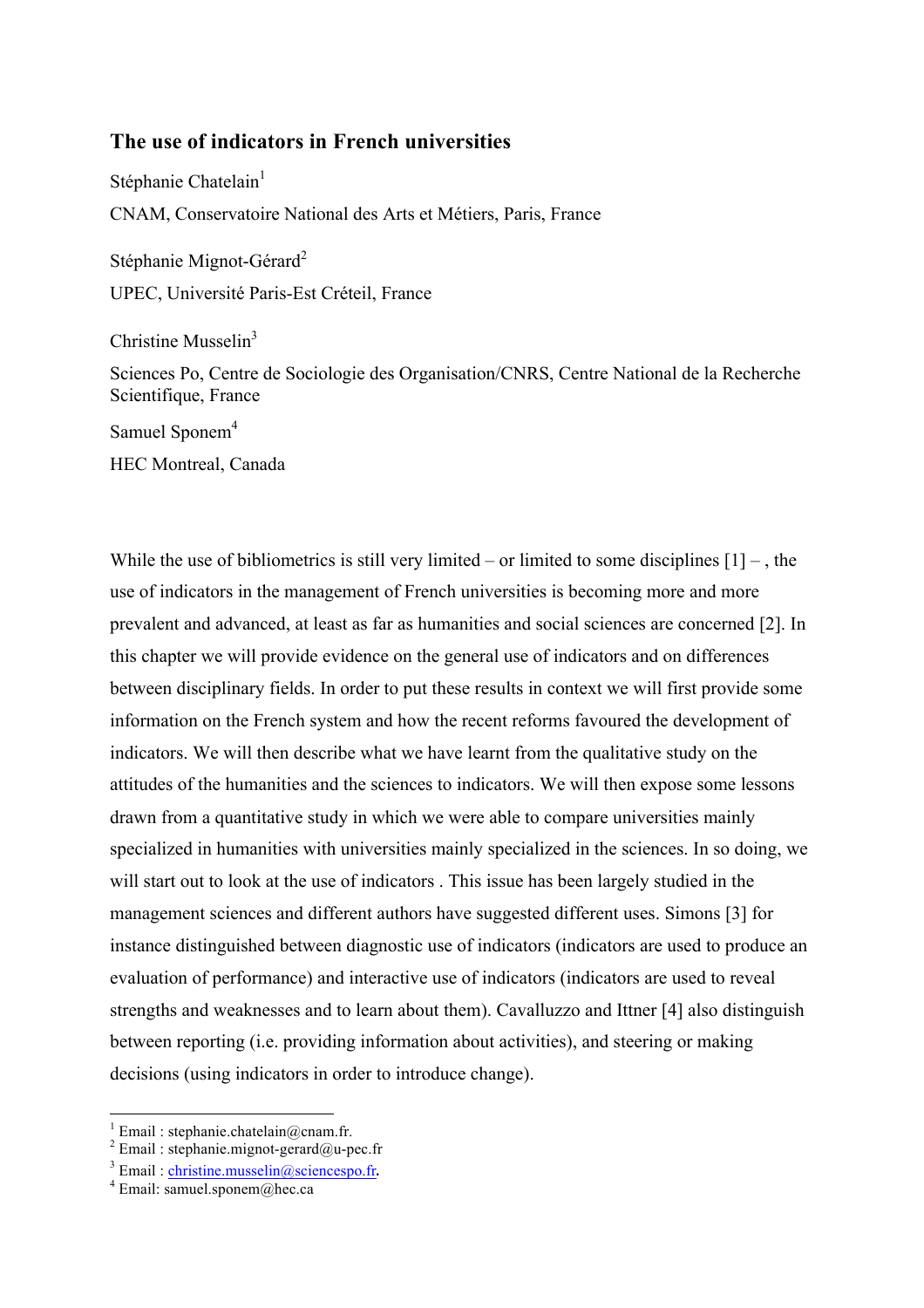Drawing on these two typologies, we first look at cases where indicators are used to legitimize what has been done and to account for it. Indicators are produced in order to show that a level of performance is achieved, to provide data required by external actors, describing current achievements. We will also consider cases where data are produced in order to compare units or teams and thus to evaluate their activity. Finally, we look at cases where data and indicators are used in order to make decisions or choices and to take action. The legitimation, evaluation, discussion and decision uses of indicators will be studied for data on teaching, on research and on budgets in order to see whether different issues lead to different uses.

A second issue addressed by this chapter deals with disciplinary differences. In France, there exist some "complete universities" (with or without medicine ) but also many universities specialized in law and economic sciences, universities with a strong orientation in the natural sciences, and universities that are specialised in the humanities and the social sciences. This allows us to compare the uses of indicators in the humanities and the science-dominated institutions (HSS institutions and NS institutions in the following): the former represent about 15% of the French universities and the second 14%.

### **Recent reforms and their impact on the development of indicators**

### *French contemporary universities are in fact recent*

La Sorbonne and many other institutions on French territory were founded in the Middle Ages. So French universities have a long history. However, this is a limited view [5]. Although the French higher education system is indeed ancient, the French university system as we know it today is celebrating only it fortieth anniversary. The Faure act that was passed in 1968 led to the re-creation of French universities by the beginning of the 1970s. This was a radical change of almost two centuries of supremacy of the discipline-based *facultés* (faculties) of Law, Medicine, Science and Humanities. Universities had been suppressed in 1793 after the French Revolution, leaving the way to the foundation of more professional schools – some of them being now among the best French *Grandes écoles* − aimed at training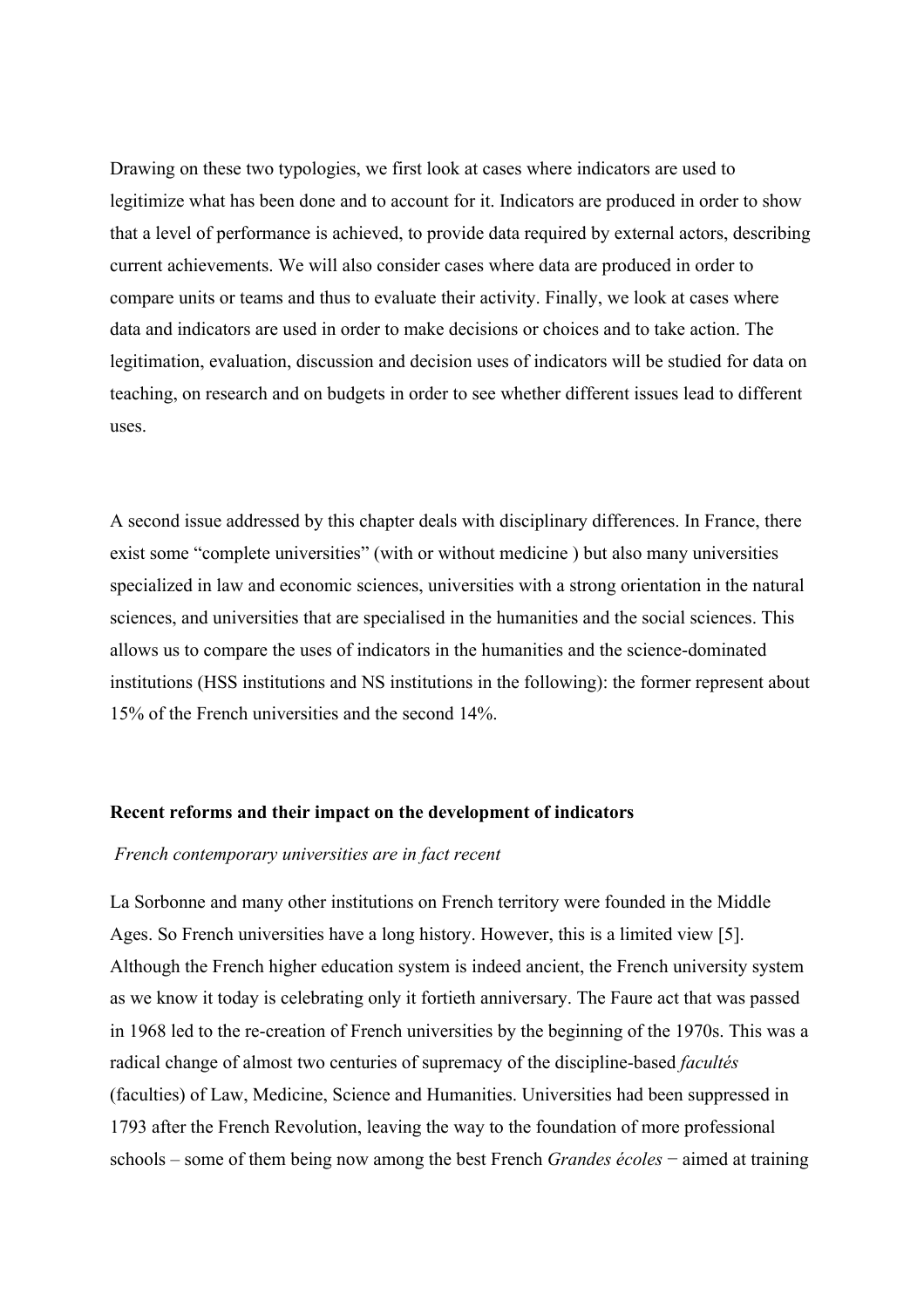a French elite. *<sup>5</sup>* However, when Napoleon took power, he recreated the *facultés* as parts of a nation-wide university (the Imperial University). Different *facultés* representing each a discipline could be located in the same town but they were not linked one with another. By the end of the 19<sup>th</sup> century the Third Republic recreated a local level called "universities" in the different cities but they were administrative rather than academic and collegial structures: the role and prerogatives of the *facultés* were already so developed that they remained the main institutional structures in terms of decision-making, coordination on the French territory and interactions with the ministry. It is thus only in 1968, after students' demonstrations, that a new act was passed with the explicit aim of redesigning French universities and weakening the *facultés*. The *facultés* constituting the University of Paris, la Sorbonne, were therefore reorganized into seven new universities, the University of Montpellier into three, etc.<sup>6</sup> They were given new governance bodies and structures, autonomy (even if this was never fully implemented at that time), parity-based councils and a president elected from among the academics.

The conception of a university that was supported by Napoleon was very different from the Humboldtian model that was developed at about the same time in Germany. For Napoleon, the *facultés* were primarily dedicated to training and to delivering degrees, rather than research. It is only after the defeat of 1870 by Germany that French decision-makers (like Louis Liard, the director for higher education at the Ministry) tried to import the German system in France but they largely failed in trying to develop research [6] within the French *facultés*. Many years later, in 1936, the creation of a national research institution called the CNRS (National Centre for Scientific Research) intended to overcome this deficit in research by creating an institution outside the universities. The development since the mid-sixties of research units affiliated both to a university and to the CNRS has progressively transformed French universities into higher education *and* research institutions, even if the national research institutions (the CNRS and those that were created in the 1950s and 1960s) still play a very important role in the French research activities and production.

 <sup>5</sup> *Les Grandes écoles* is a specific group of institutions (cf. the website of the *Conférence des Grandes écoles* http://www.cge.asso.fr/en), the best of which trained the French industrial, administrative and intellectual elites. Most (especially engineering schools, and schools training the administrative and intellectual elites) are public and almost free (as French universities) in terms of fees while the business schools charge high fees and are mostly parts of chambers of commerce and industry. All the *grandes écoles* are highly selective.

 $6$  Today, there is a movement in order to bring together the institutions that split in 1968. Some even merged as the three universities of Strasbourg in 2009 or the three universities of Marseille in 2012.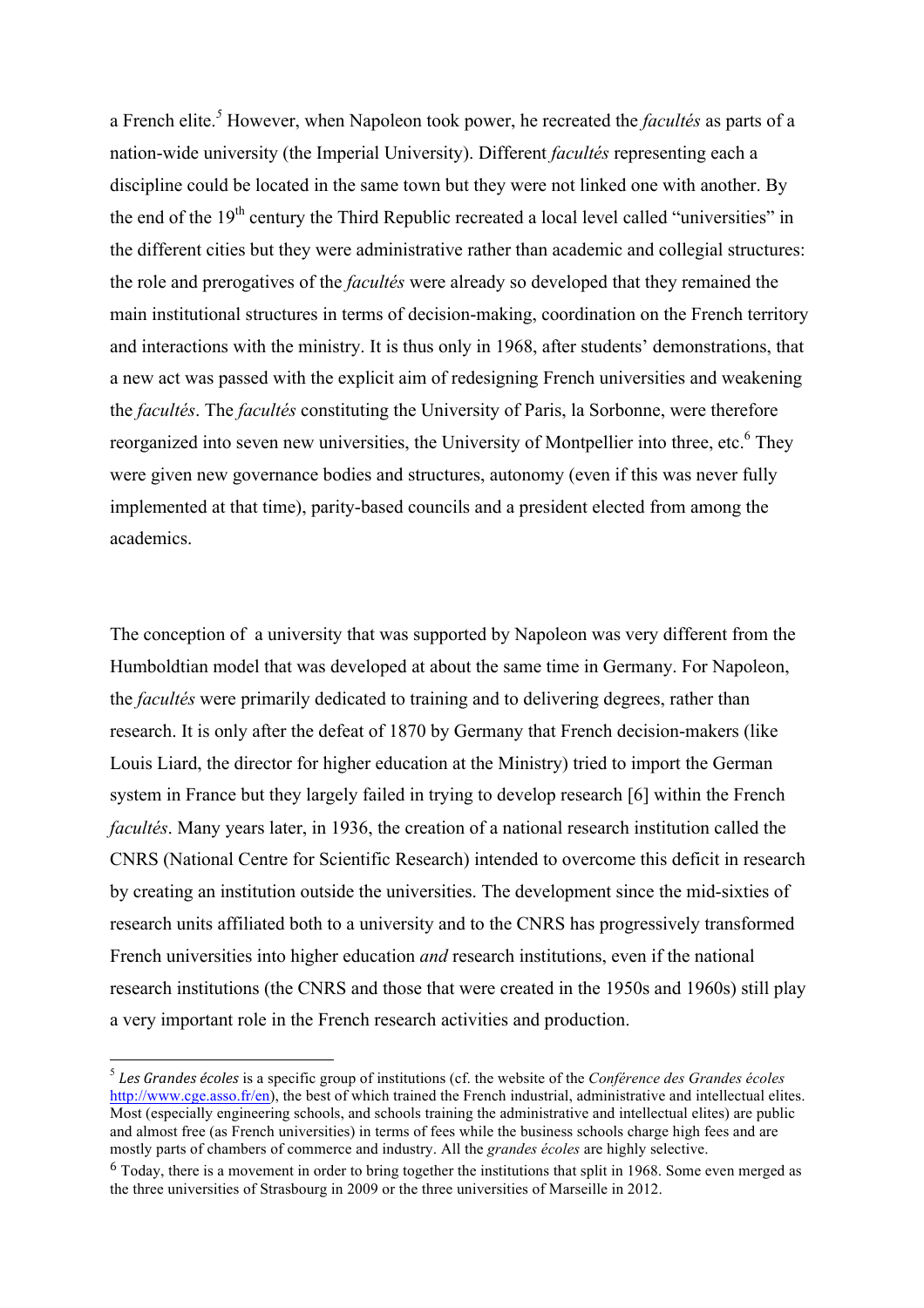This specific trajectory of French universities is important to remember if one wants to understand the recent reforms. Their main objectives were directly linked to this history and based on the will to modify its development in two ways: first by strengthening the governance and the autonomy of French universities and second by transforming French universities into central actors in the French higher education and research system.

## *Two main reforms: the 2006 and the 2007 acts.*

At the risk of over-simplification, the objectives of the reforms in the early 2000s empowered the university presidents on the one hand and weakened the national research institutions on the other. The latter were especially targeted in the 2006 act, called the LOPRI (*Loi d'Orientation pour la Recherche et l'Innovation*, Act for Research and Innovation) with the creation of a national research council (ANR, *Agence Nationale de la Recherche*) and an agency for the evaluation of research and higher education (AERES, *Agence d'Evaluation de la Recherche et de l'Enseignement Supérieur*).<sup>7</sup> Before the LOPRI, the national research institutions (but also the Ministry) were acting as research councils and managing calls for proposals. In 2005, these budgets were taken away from them, reinforced and entrusted to the ANR, thus clearly reducing the programmatic role of the CNRS and other national research institutions like INSERM (for medical and life sciences), or the INRA (agricultural sciences).

The same act centralized the evaluation of training programs, research units and higher education and research institutions within one agency. Not only did it change the type of experts who were solicited (more international, appointed and not elected, etc.) but it also deprived the national research institutions of a key function: evaluating their research units with the help of national discipline-based committees. The CNRS and other national research institutions were furthermore asked to limit their roles to the functions of managing research resources (through the personnel they were responsible for and the operating budgets they allocated to the research units affiliated to them and to universities). Universities were to

 <sup>7</sup> Recently transformed into a *Haut conseil pour l'évaluation de la recherche et de l'enseignement supérieur* (HCERES, council for the evaluation of research and higher education) by the ESR act of July 2013.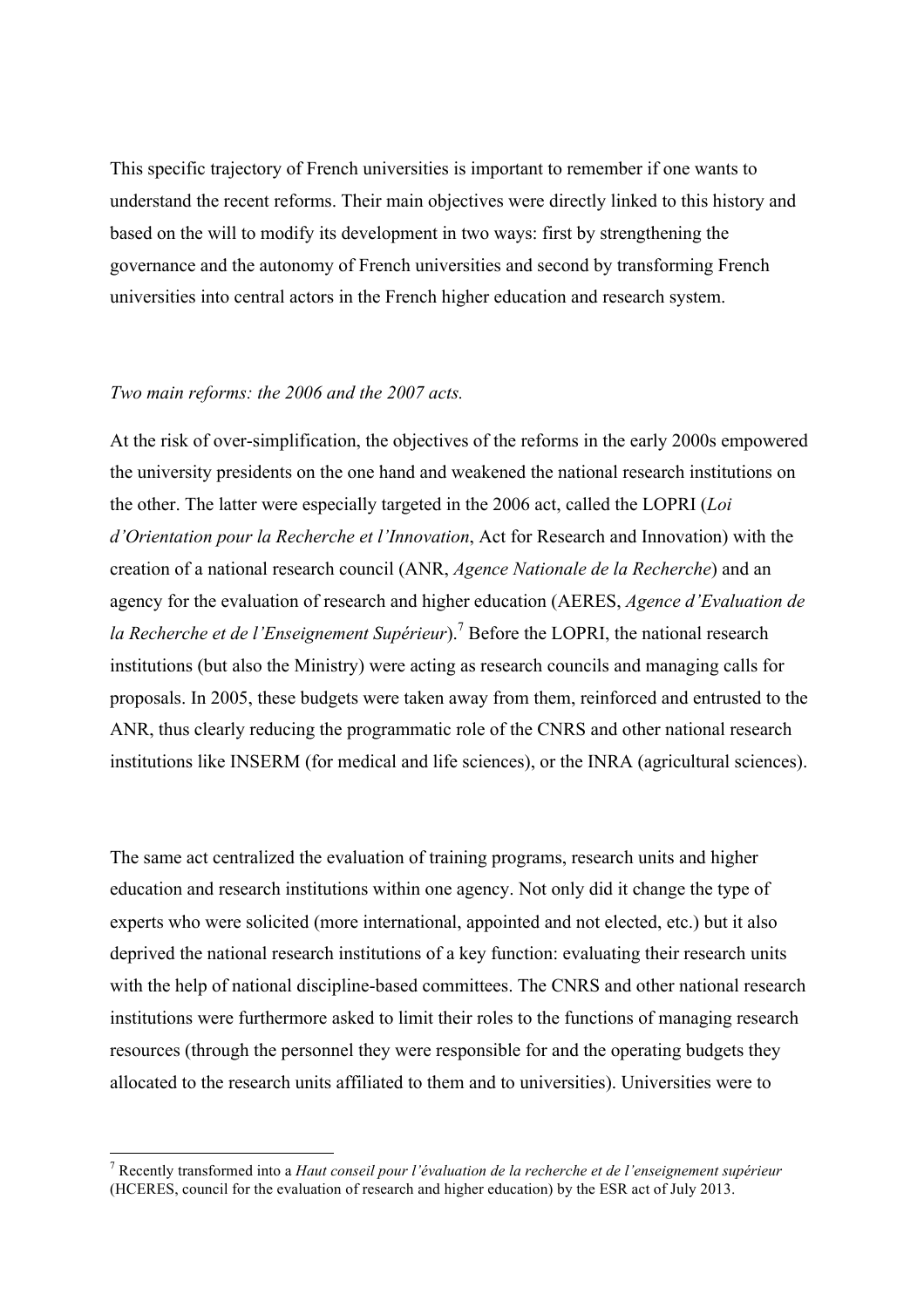become "research operators" i.e. to be responsible for the definition of their research agenda and become the main places for research.<sup>8</sup>

The 2007 act (called Pécresse act or LRU act, *Loi relative aux libertés et responsabilités des universités*, Act for the freedom and responsibilities of universities) completed these measures by reinforcing the autonomy of French universities and empowering their presidents by giving them more room for decision, by limiting the size of the university council and the possibility for a powerful opposition, or by giving them the possibility to block hiring decisions. The slow development of French universities into more autonomous and managed institutions, which started in the beginning of the 1990s with the introduction of strategic plans and the signing of four-year contracts between each university and the ministry [5] was thus accelerated. In parallel, the devolution to universities of the management of their payroll (previously managed by the ministry while universities only managed their operating budgets) represented a huge step as they became responsible for their global budgets.

## *Reforms favouring the development of indicators*

The development of universities into autonomous organizations [7-10] that underlies the recent reforms has been one of the main drivers for the development of indicators and auditing in French universities. At the beginning of the 1990s, the introduction of the first four-year strategic plans and contracts already made universities aware of their ignorance about their own activities and led to the creation of new positions or offices in charge of producing the data for this quadrennial exercise.<sup>9</sup> These contracts became more and more accompanied with indicators of the past activity and the forthcoming objectives and goals.

This phenomenon was amplified as universities were provided with more autonomy but were also simultaneously made more accountable, a classical process that Michael Power has

<sup>&</sup>lt;sup>8</sup> This may sound very curious to a non-French reader but a specificity of the French system is that universities were neither the most prestigious institutions in terms of training (the *Grandes Écoles* are the more prestigious), nor the more prestigious in terms of research (which the national research institutions are).

 $<sup>9</sup>$  Every four years, each university signs a contract with the Ministry. The institutions have to submit an</sup> assessment of their strengths and weaknesses and develop strategic plans for the next four (now five) years. The contract represents around 15% of the university budget (salaries excluded).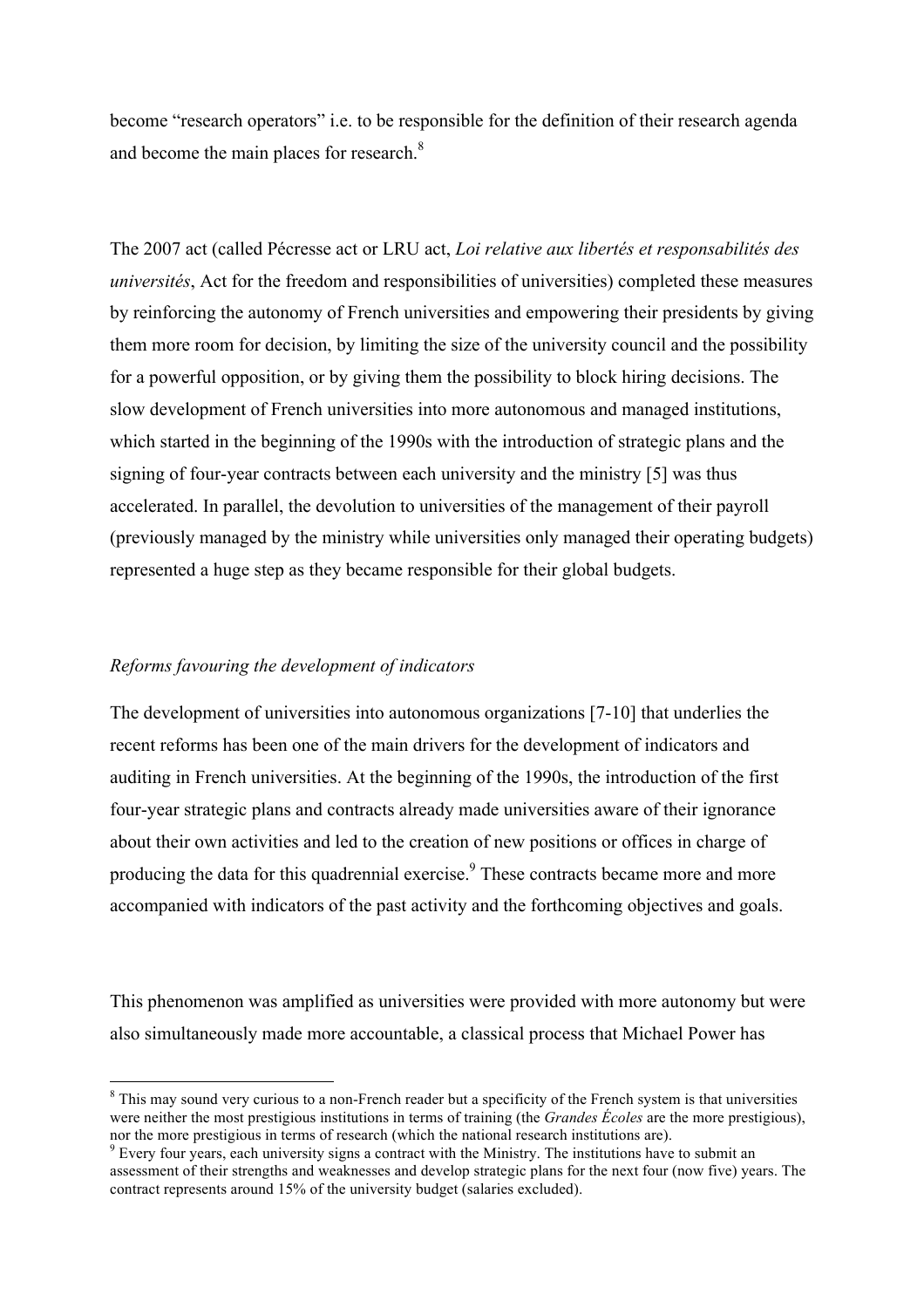analysed in his book *The Audit Society* [11]. The introduction of a new budgetary process in the French public sector in 2002 further accentuated this trend. It implies that each annual budget has to be justified by the objectives set up by each public entity and that their achievement is to be followed by means of indicators.

With the introduction of the AERES in 2006, there were finally changes in the evaluation processes and an increase in the use of indicators. This trend started well before but was invisible: by the end of the 1990s, the Ministry developed databases of information from the evaluation of the research units. However, this data was not made public and not (at least explicitly) used to make decisions. At the same time, the former agency in charge of evaluating the governance of universities (the CNÉ, *Conseil national de l'évaluation des universités*, the National Council for the Evaluation of Universities) – that was incorporated in the AERES in 2006 – itself produced public reports but this evaluation was disconnected from the process of budget allocation by the Ministry. This dramatically changed after the creation of the AERES: most of the evaluations are translated into grades (A+, A, B or C), and the grades and the reports are accessible on the AERES website. These evaluations are used by the Ministry, which has introduced a performance-based component in the formula for the resource allocation to universities. As a result, it became much more important than ever for universities to monitor their activities, their publications and their results, to know how many grants were obtained by their faculty staff, to develop better insight into student performance and entry into the job markets. Therefore, it was not surprising that, in our survey in 2011, we observed that 86 % of the registrars declared that their university has created an internal auditing office while this figure reached only 65 % in the survey led by Stéphanie Chatelain and Samuel Sponem [12] five years ago.

#### **Availability and use of data in French universities**

A first question to raise about the development of databases and indicators in the French system deals with attitudes vis-à-vis quantified information and whether these attitudes are different for academics in the humanities and the social sciences vis-à-vis the natural sciences. The interviews conducted with each group revealed rather contrasting conclusions. In this part of the paper we will therefore present the results from interviews with academics in the these three fields, undertaken in June 2011. About 100 interviews were carried out by the students of the Master of Sociology of Sciences Po in three French universities, one humanities-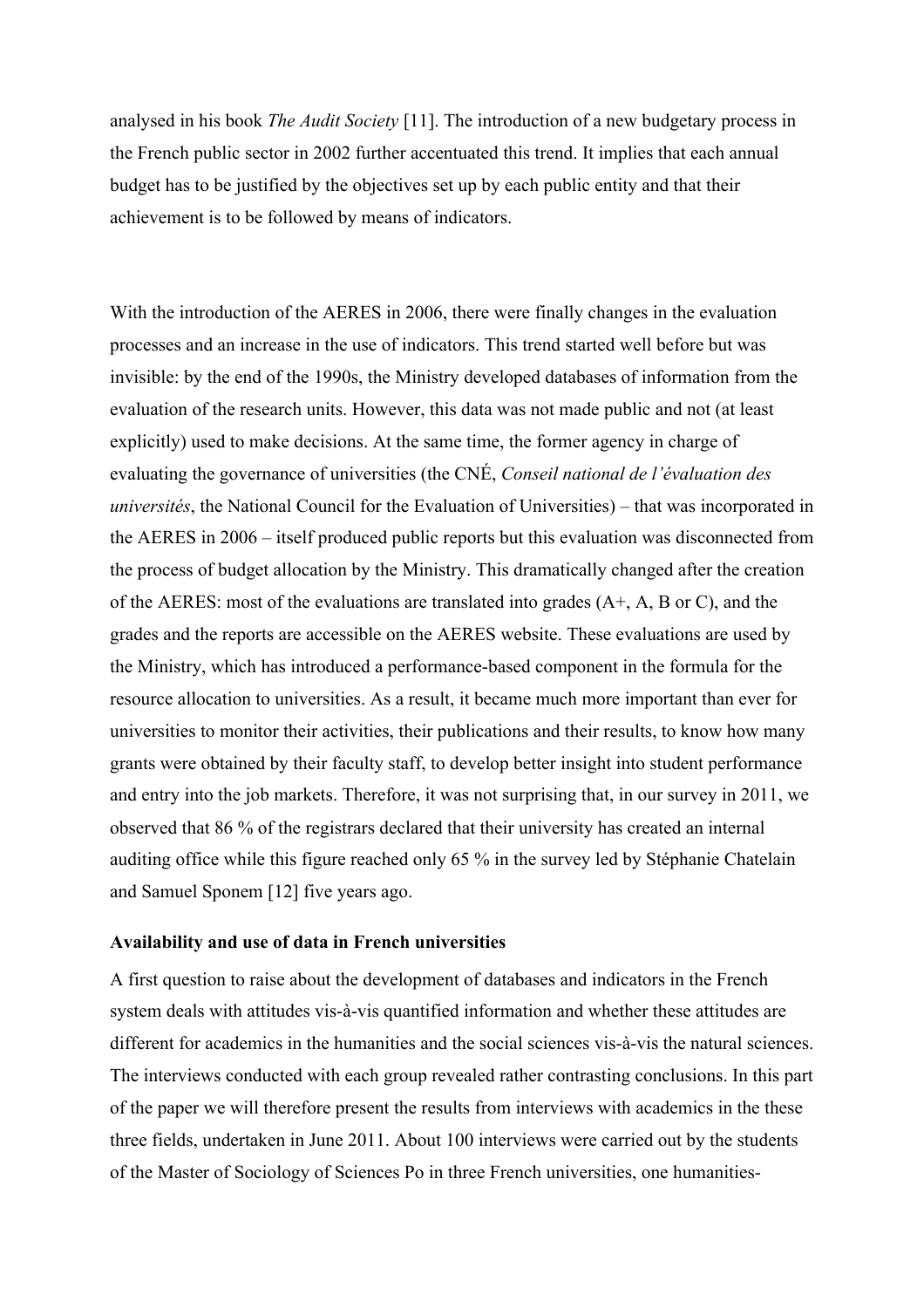oriented (UniHSS), the other science-oriented (UniScience) and the third complete with medicine (UniMulti) [13]. In the interview guidelines, some questions were dedicated to the use of indicators and how they were perceived.

In the interviews, academics in the humanities and the social sciences who were in charge of managing a research unit, a department, a *faculté* or elected in the university councils, were clearly more critical about the development of indicators than the natural scientists. The critique included complaints about the relevance of the data when applied to the humanities and the social sciences, especially when it comes to bibliometric indicators. Two professional associations developed in the 2000s (SLR, *Sauvons la recherche*, Save research, and SLU *Sauvons l'université*, Save the University): they both have websites on which very critical comments on the recent reforms are posted. They were also very active in 2012 after the socialist government came back to power and announced a new university act. They called for the suppression of evaluations and the reduction or suppression of project-based research, but did not succeed.

It is also clear that academics in the humanities and the social scientists first of all were less used than the natural scientists to these forms of quantification and with the idea that each contribution should be ranked. But they were also more anxious about the consequences of these developments for their domain and tried to conceive strategies promoting their research. In the words of a Vice President of an UniHSS:

We want to make the humanities and social sciences recognized for their potential and specific contributions. […] It is the humanities and the social sciences for themselves, for their social utility as such, not only as a complement for the sciences. We need to valorize this sector of research and promote it.

One of the main fears comes from the dependence they experience vis-à-vis their institution: their dependence increases when their university starts allocating budgets according to performance or making resources dependent on specific results or behaviours, because they lack opportunities to attract other resources. Not being used to getting grants and finding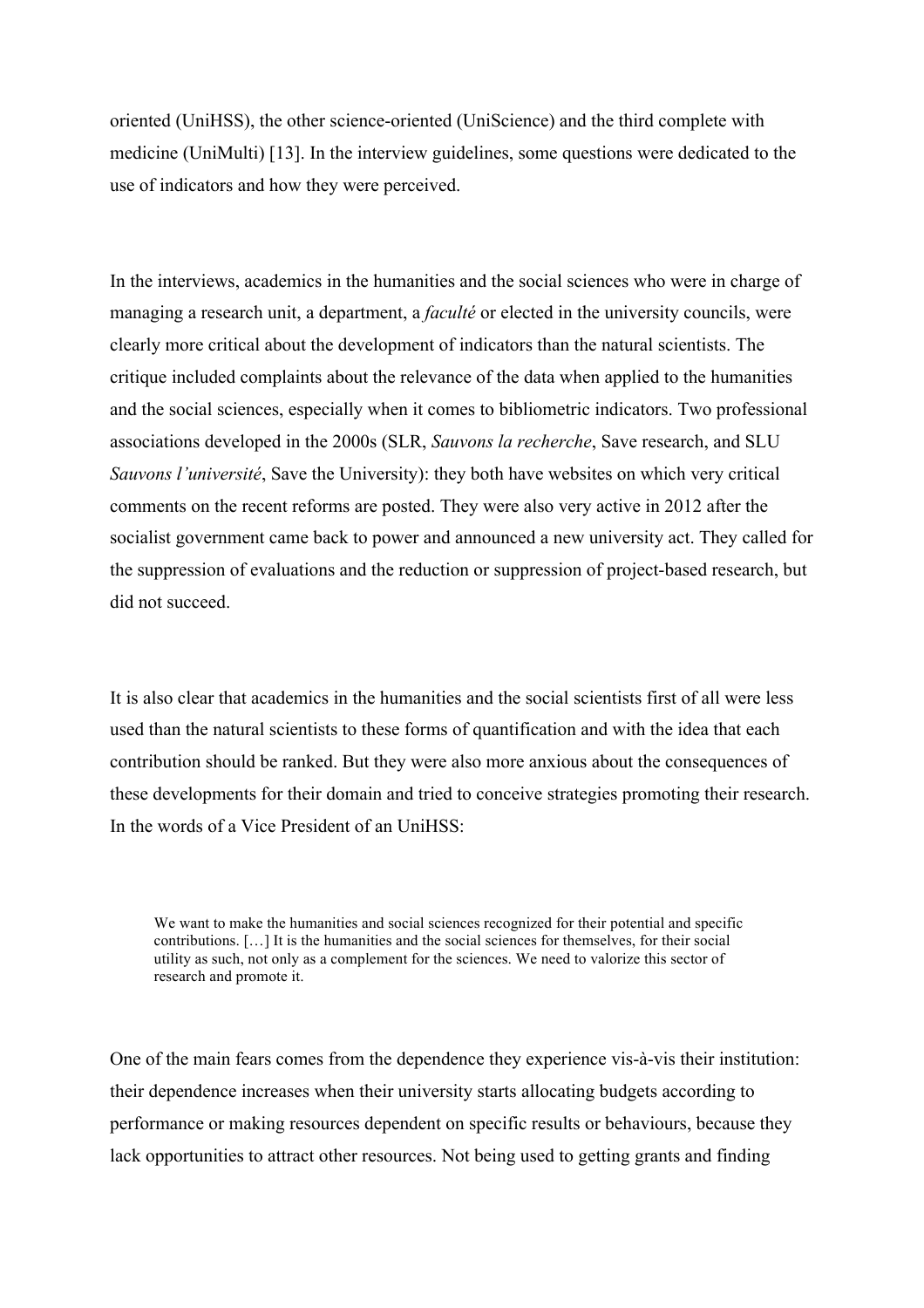external funding, they looked on the development of indicators as a threat because it makes their relationships to the university managers much tighter. This tension was especially palpable in the interviews conducted in the multidisciplinary university where academics in the humanities and the social sciences are in direct competition with the natural and life scientists. The new managerial norms that were introduced, the new organization of research in this university (into teams and federations of teams) led to rather critical discourses in the humanities and the social sciences while the natural and life scientists, by contrast, quite welcomed the organizations in federations of laboratories and the fact that research performance was taken into account.

This picture should nevertheless be tempered by the university specialized in the humanities and the social sciences, a university known in France for the opposition of its students and academic staff against the reforms. Despite these circumstances the university managers (the president and his team of vice-presidents – most of them members of a leftist union in higher education – and the administrative directors working under the supervision of the registrar) started to develop indicators on the number of teaching programmes offered and the number of students attending each class, in order to make decisions about closing small classes and even set a threshold under which classes should be closed. This is of course a very hot topic in a university where rare languages are taught and teachers are struggling for students. But the managers succeeded in fixing a norm and defining the specific cases for which it could be set aside. From the beginning, they consulted the deans and asked them to define norms and to set priorities but also in to define the relevant indicators. They favoured the use of common indicators and the use of common data. Thus, even if it is impossible to draw general conclusions from this case, it seems that the reluctance of the humanities and the social sciences in using indicators is linked to how this policy is implemented and the extent to which indicators are adapted to these two fields.

#### **Availability and use of data in French universities**

In addition to the above presented interviews we undertook a survey of all French universities between May and September 2011. The sample addressed the presidential team (presidents and vice-presidents), the directors of the university administration and the registrar, the administrative and academic elected members of the deliberative bodies (university council,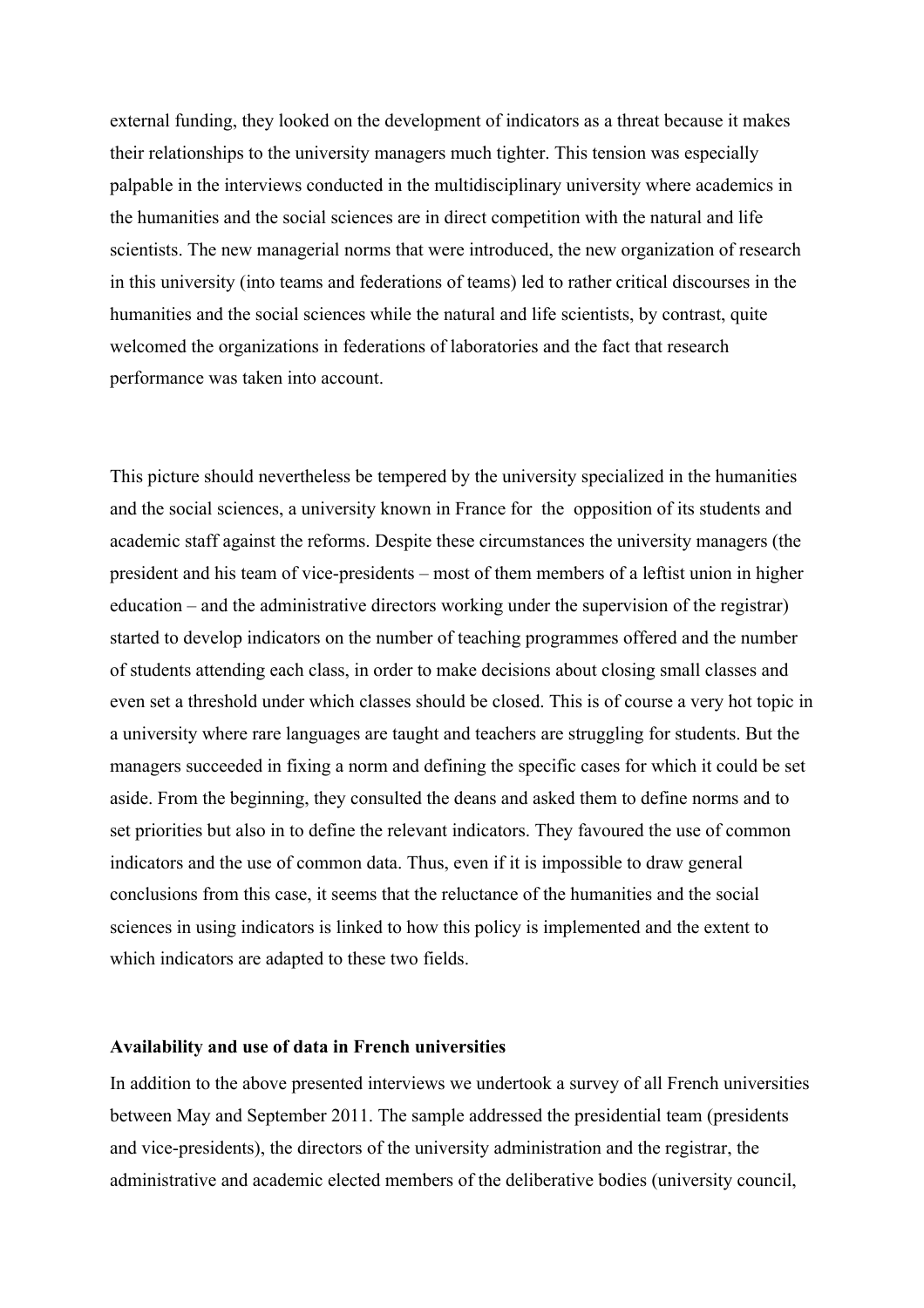academic councils and council for student affairs) of universities, the deans, heads of departments and directors of labs as well as their administrative counterparts. We received about 2,600 answers (total response rate: 22%; for HHS institutions: 16%; for NS institutions 18%.A report was written on the results of this survey [14]. Part of the survey concerned indicators and the use of indicators.

In view of the increase in information and data produced by universities and the increasing role of indicators in the French higher education system, the survey included a large set of questions on the available data. We more specifically tried to see which data were available and what they were used for when they became available. In this part of the chapter we only consider the disciplinary orientation of the institution of the informant. Their answers will be compared to those of the all sample (All-universities, i.e. the results for all the universities that participated to the study), including universities oriented towards the humanities and social science as well as natural science universities.

## *Available data in both groups of institutions*

First looking at data that relate to teaching, Table 1 provides the average answers for all French institutions and for HSS-universities and NS-universities. Answers were organized along a Likert scale ranging from 1 (completely disagree) to 7 (completely agree), so the mean is at 4.

It appears that information about dropout rates, rates of success at exams, and the first salary of the former students (bold) are relatively easily available but in the case of salaries less easily available in HSS-universities and NS-universities than for all institutions. If we now compare HSS and  $NS^{10}$ , we observe that evaluations by students are still rather rare in France, and rarer in HSS than in NS. By contrast, in NS-universities, data are less frequent than in HSS-universities about complementary hours (maybe because they are not as frequent in the natural sciences because of the decrease in student numbers) and on the social origins

 $\overline{a}$ 

<sup>&</sup>lt;sup>10</sup> Only the lines in bold are statistically significant (ANOVA = 0).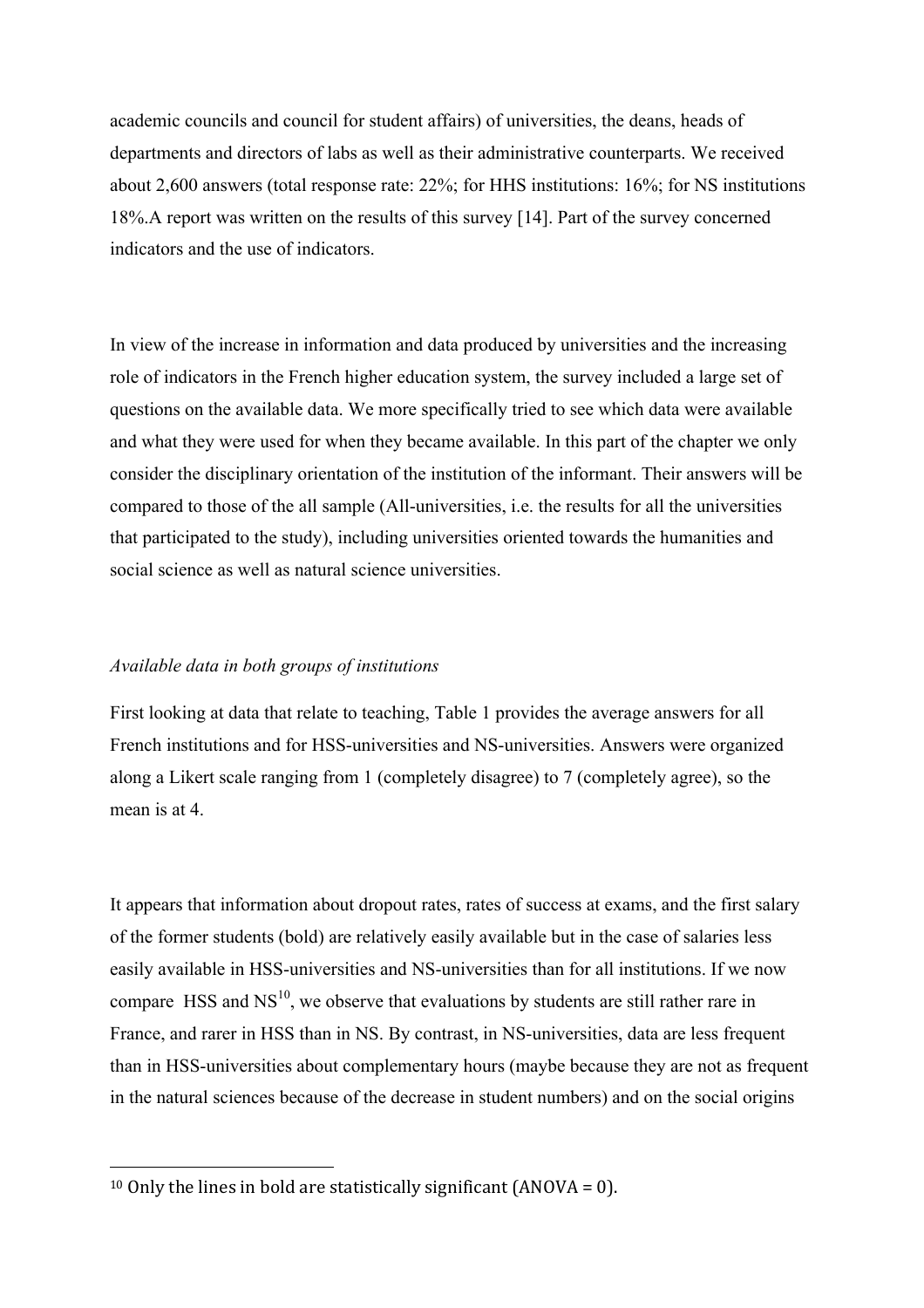of their students. <sup>11</sup> As for the numbers of hours taught by the faculty staff, the figures are about the same in the two kinds of institutions and in both cases higher than for all institutions.

|                                                  | HSS-       | NS-        |      |       |
|--------------------------------------------------|------------|------------|------|-------|
| Questions: is it easy for your to get data about | University | University | All  | N     |
| Drop-out rates                                   | 5.38       | 4.99       | 5.24 | 1,987 |
| Students' evaluations of training programs?      | 2.95       | 3.82       | 3.71 | 1,907 |
| <b>Number of complementary hours?</b>            | 4.23       | 3.76       | 4.01 | 1,945 |
| Access of students to the job market?            | 4.23       | 4.32       | 4.29 | 1,991 |
| Social origin of your students?                  | 4.36       | 3.74       | 4.14 | 1,968 |
| Rates of success at the exams?                   | 5.65       | 5.24       | 5.52 | 1,994 |
| Average salary at their first position?          | 3.44       | 3.73       | 5.52 | 1,973 |
| How many hours each one teaches?                 | 4.39       | 4.29       | 3.58 | 1,964 |

*Table 1. Data available about teaching*

If we then turn to data available about research activities, it was quite a surprise to see that on average they are less available than for teaching: the highest score is 4.44 (number of publications in your unit). They furthermore exhibit more differences between the HSS- and NS- universities. Leaving patents aside, there are statistically significant differences about the number of grants and their origin, the running budgets, the number of publications and their quality. In all cases the science institutions are better informed (never reaching the number of

 $11$  In France, academics are supposed to teach 192 hours a year. Because the access to the undergraduate levels is not selective, the number of hours of teaching might be higher than the number of hours academics should teach. Therefore some of them accept more than 192 teaching hours and are paid extra for that: these are the complementary hours.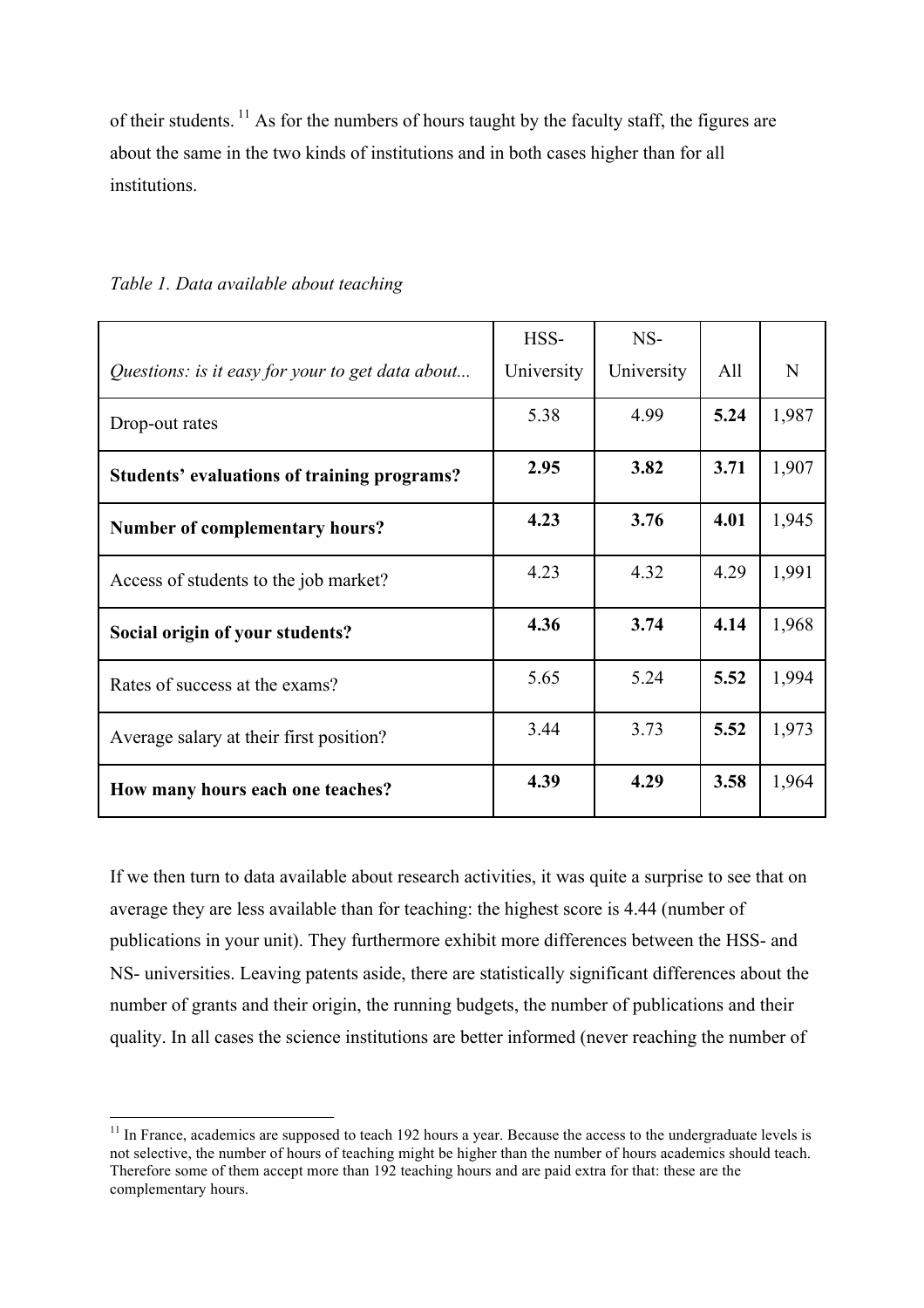5 nevertheless), especially when it concerns the research grants and the quality of publications.

*Table 2. Data available about research*

| Question: is it easy for you to get data about    | HSS-       | $NS-$      | All  | N     |
|---------------------------------------------------|------------|------------|------|-------|
|                                                   | university | university |      |       |
|                                                   |            |            |      |       |
| The number of patents (if relevant in your field) | 2.95       | 4.02       | 3.63 | 1,176 |
|                                                   |            |            |      |       |
| The number of research grants and their origin    | 3.89       | 4.15       | 3.96 | 1,867 |
|                                                   |            |            |      |       |
| <b>Expenses and resources for each grant</b>      | 3.23       | 3.59       | 3.35 | 1,830 |
|                                                   |            |            |      |       |
| The number of publications in your unit           | 4.12       | 4.78       | 4.44 | 1,907 |
| (department, lab, school)                         |            |            |      |       |
|                                                   |            |            |      |       |
| The quality of these publications                 | 3.51       | 4.21       | 3.83 | 1,885 |
|                                                   |            |            |      |       |

When looking at the data at hand, it therefore seems that the two groups of institutions do not exactly focus on the same type of data; HSS-universities being globally more aware of data on teaching than on research.

# *The use of indicators*

A second group of questions in the survey was concerned with the use of data and looked at four specific types of use: (1) legitimation (or reporting about activities), (2) evaluation (diagnostic use of data to monitor organizational outcomes and correct deviations from present standards of performance [3], (3) discussion (interactive use of data in order to learn and interact about them) and (4) decision (using data for change and action). We asked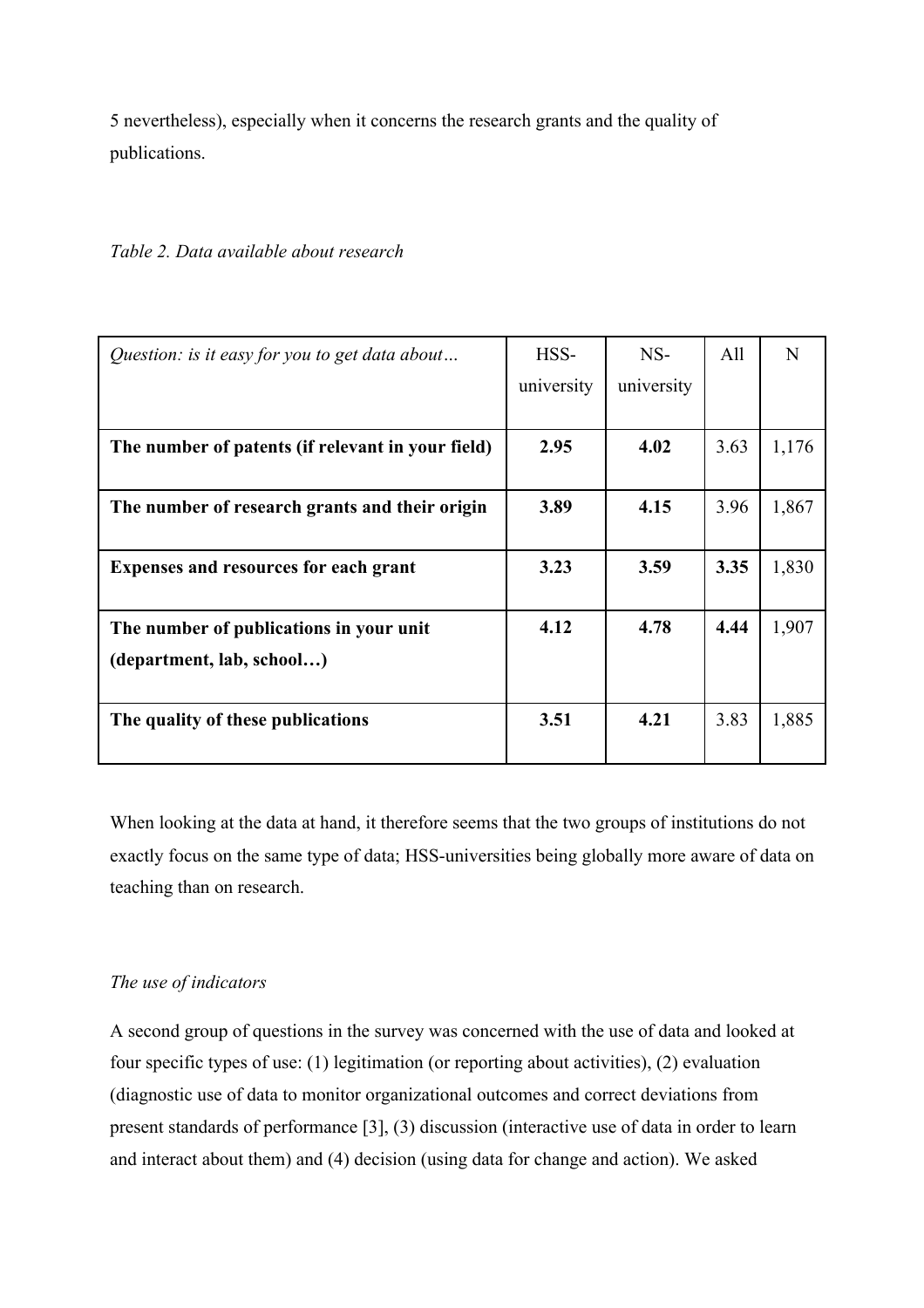questions about the use of data on teaching, research and budgets. When looking at the results for "all universities" in the three tables below, the highest scores (closest to 5) show that for teaching (Table 3) and budget (Table 4) the principal use of data is linked to reporting, sometimes to evaluation but rarely to decision. It is somewhat different in the case of data on research (Table 5) where the main use is concerned with evaluating and where decision is more frequent. It therefore seems that French universities first of all produce data in order to report about their activities and thus look legitimize to those asking for such information. On the other hand, they almost never use data in order to act and make decisions, although one can see that the impact on the allocation of budget is always higher than 4. But more generally, there is still a rather rare use of data to evaluate and compare and make decisions based on such evaluation. But is what is true in general, also true for specific categories of universities? Do science oriented universities make different use of data than the humanities and the social science oriented universities? Again, only the statistically significant differences  $(ANOVA = 0)$  between the two groups will be taken into account.

Looking first at data on teaching (Table 3), even if some results are significantly different they do not reveal clear-cut discrepancies between HSS- and NS-universities. We can only notice that the use of data on teaching to allocate budgets is somewhat higher in HSS than in NS and that HSS is also more using these data to negotiate within the university. The same holds true for data on budget. Very few items are significantly different and when the differences are significant they are not striking.

|        | Question: Data on teaching are | HSS-       | NS-        | All  | N     |
|--------|--------------------------------|------------|------------|------|-------|
|        | used to                        | university | university |      |       |
|        |                                |            |            |      |       |
| Decide | Decide how to allocate budgets | 4.45       | 4.10       | 4.10 | .662  |
|        |                                |            |            |      |       |
|        | Rethink teaching programs      | 4.11       | 4.14       | 4.17 | 1,675 |
|        |                                |            |            |      |       |

*Table 3. Uses of data on teaching*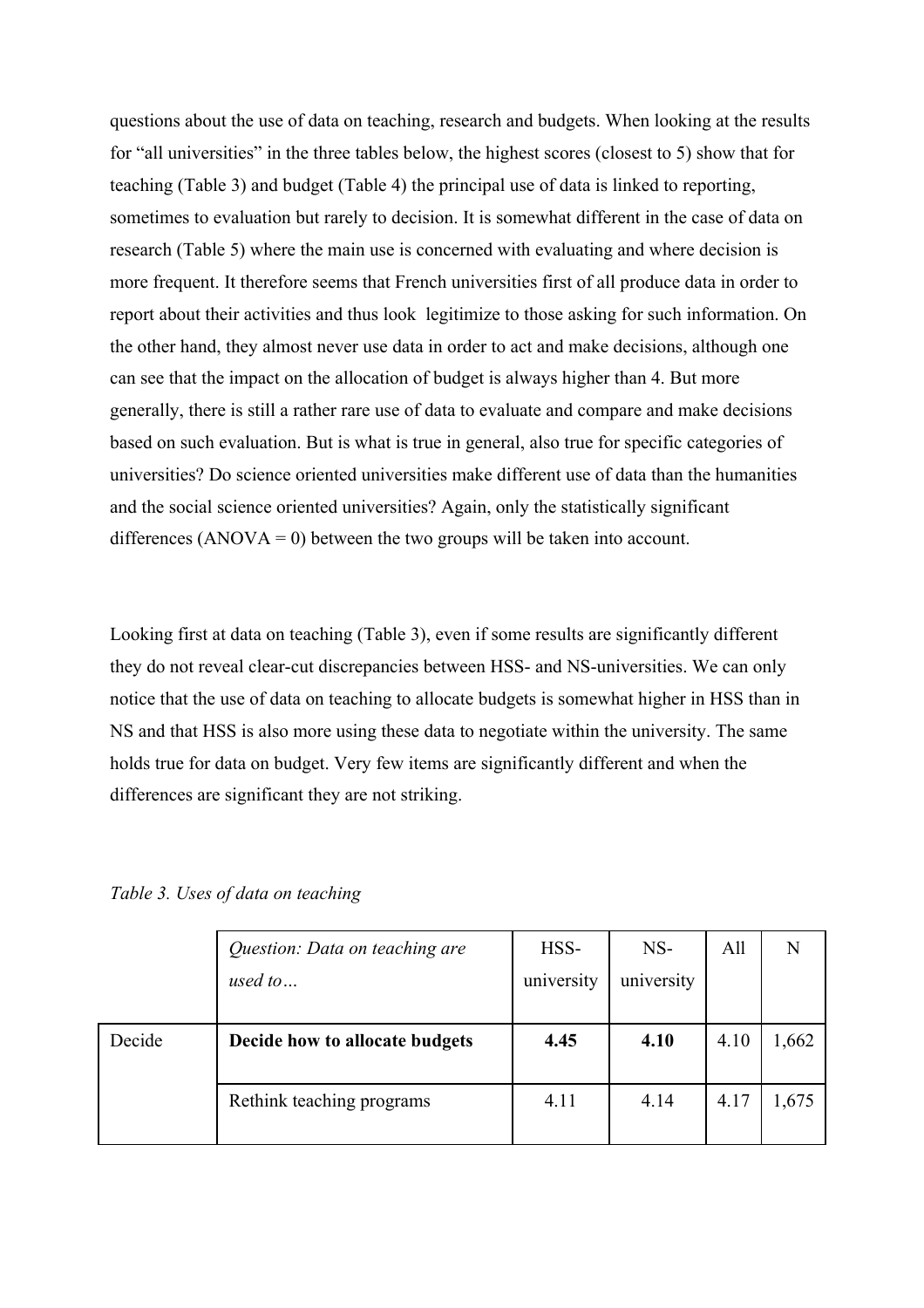| Evaluation   | Compare your unit to others              | 4.36 | 4.16 | 4.18 | 1,644 |
|--------------|------------------------------------------|------|------|------|-------|
|              |                                          |      |      |      |       |
|              | Set objectives to your unit              | 3.84 | 3.71 | 3.78 | 1,656 |
|              | Evaluate the teaching programs of        | 4.88 | 4.92 | 4.94 | 1,722 |
|              | the university?                          |      |      |      |       |
|              | <b>Evaluate the quality of your</b>      | 3.73 | 4.04 | 4.00 | 1,679 |
|              | teaching programs                        |      |      |      |       |
|              | Assess how well your unit is             | 4.55 | 4.60 | 4.60 | 1,687 |
|              | achieving its objectives                 |      |      |      |       |
| Discussion   | Have a common basis for                  | 4.29 | 4.20 | 4.18 | 1,664 |
|              | discussion within the university?        |      |      |      |       |
|              | Discuss and debate on teaching           | 3.88 | 3.89 | 3.91 | 1,665 |
|              | projects                                 |      |      |      |       |
| Legitimation | Negotiate with schools or                | 4.81 | 4.39 | 4.44 | 1,637 |
|              | departments                              |      |      |      |       |
|              | Negotiate with the Ministry, the         | 5.26 | 5.19 | 5.11 | 1,651 |
|              | Region or other partners                 |      |      |      |       |
|              | Do as everybody, but nobody uses         | 3.35 | 3.48 | 3.40 | 1,603 |
|              | these data                               |      |      |      |       |
|              | Document the indicators for the          | 5.60 | 5.58 | 5.53 | 1,645 |
|              | $\ensuremath{\mathrm{LOLF}^{12}}\xspace$ |      |      |      |       |

 $\overline{a}$ 

 $12$  LOLF = Loi organique relative aux lois de finances (a legislation that governs public finance)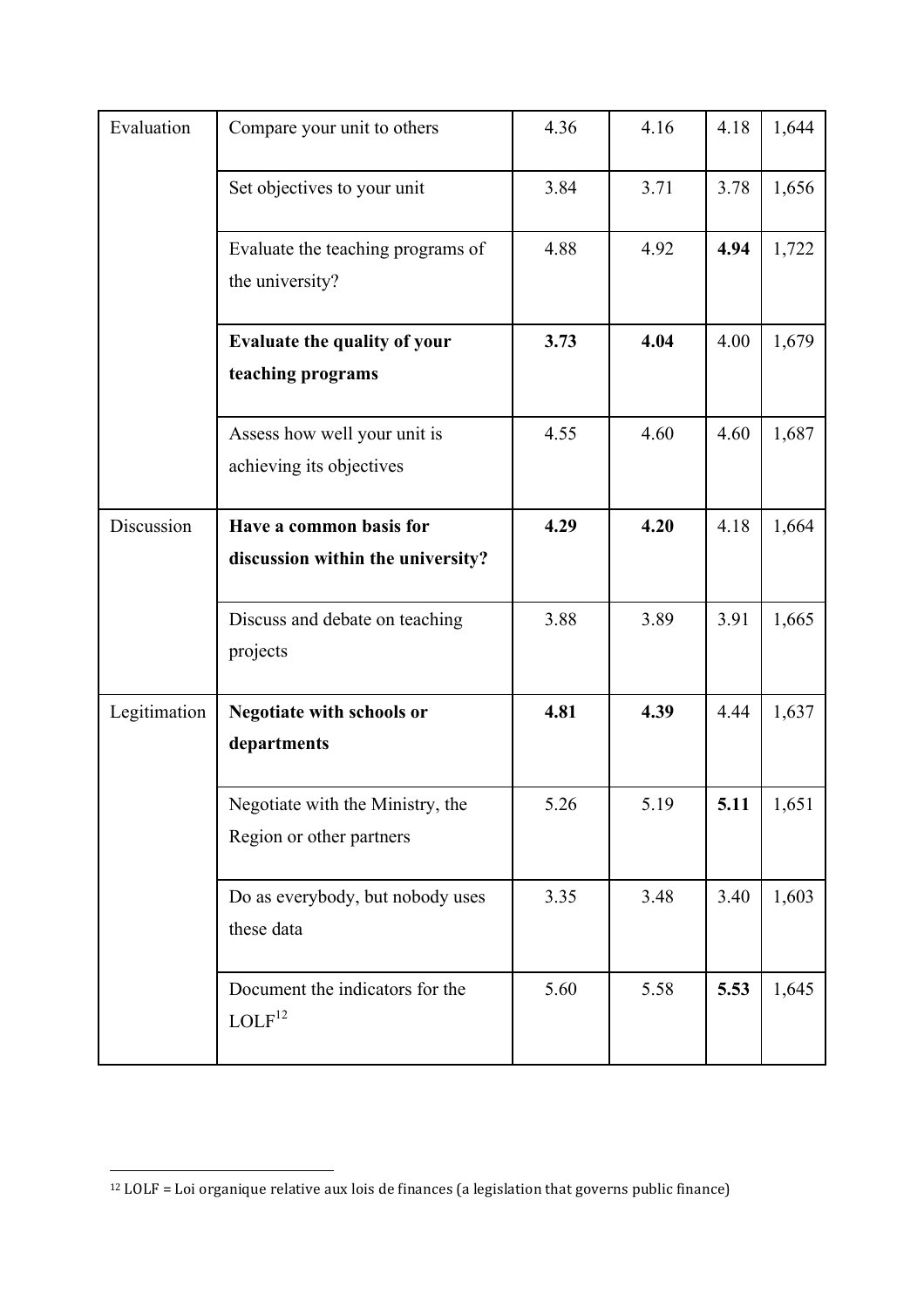|            | Data on budget and costs are used<br>to                          | HSS-<br>university | NS-<br>university | All  | N     |
|------------|------------------------------------------------------------------|--------------------|-------------------|------|-------|
| Decide     | Decide how to allocate budgets                                   | 4.74               | 4.69              | 4.68 | 1,675 |
|            | Make decisions on investments                                    | 4.44               | 4.37              | 4.43 | 1,656 |
|            | Give you information on your<br>financial situation              | 4.21               | 4.24              | 4.19 | 1,689 |
|            | Decide how much to charge for<br>teaching or research activities | 3.35               | 3.86              | 3.69 | 1,596 |
|            | Know the costs of the different<br>training programs             | 4.73               | 4.52              | 4.59 | 1,677 |
|            | Know the costs of research<br>activities                         | 4.29               | 4.37              | 4.39 | 1,617 |
|            | Compare your unit with others                                    | 4.55               | 4.26              | 4.27 | 1,671 |
| Evaluation | Assess how your unit is managed                                  | 4.69               | 4.24              | 4.49 | 1,710 |
|            | Assess how the university is<br>managed                          | 4.99               | 4.75              | 4.89 | 1,746 |
|            | Set objectives to your unit                                      | 4.00               | 3.81              | 3.92 | 1,689 |
|            | Assess whether you achieved these<br>objectives                  | 4.72               | 4.52              | 4.57 | 1,697 |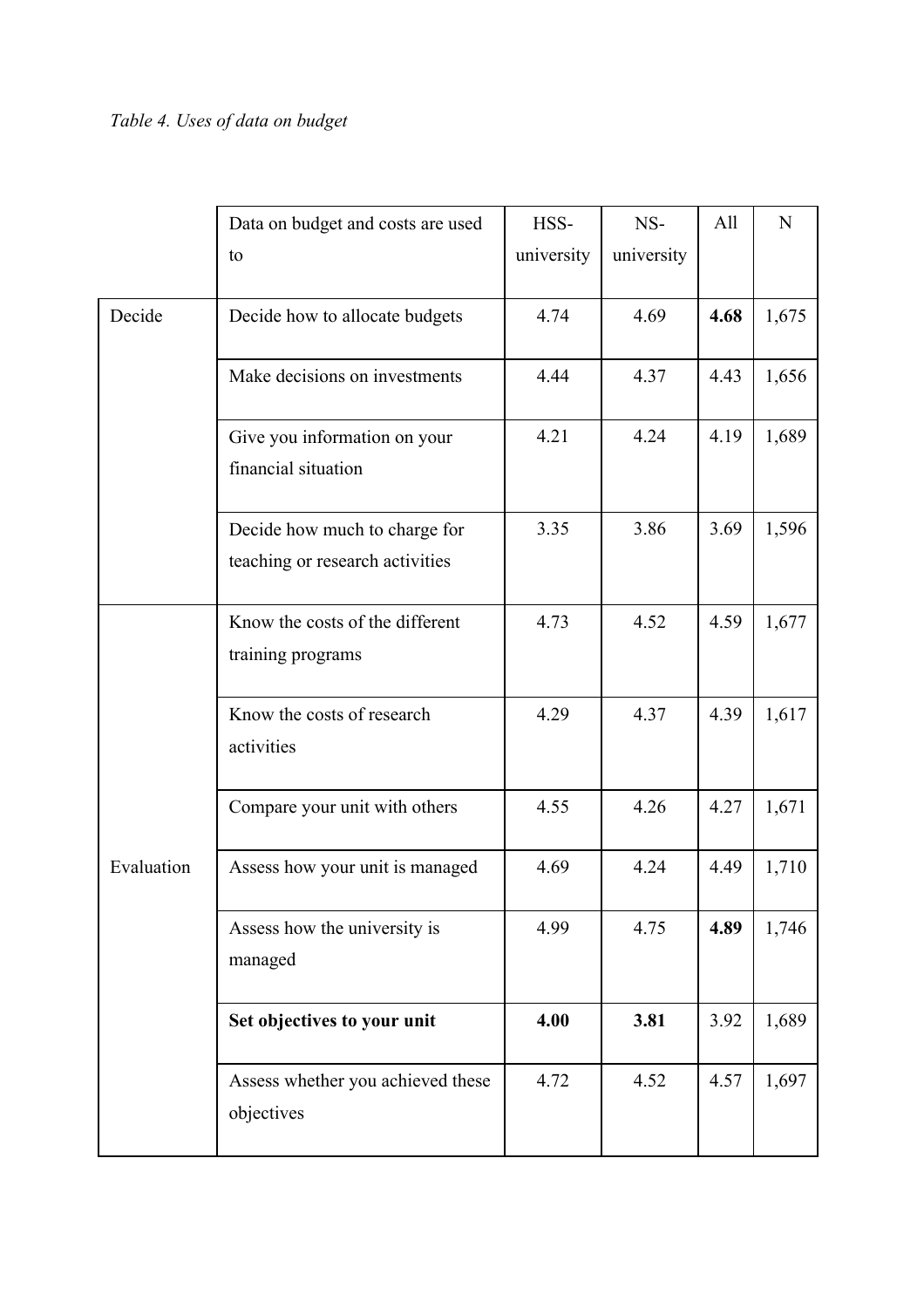| Discussion   | Have a common basis for<br>discussion within the university  | 4.45 | 4.46 | 4.43 | 1,675 |
|--------------|--------------------------------------------------------------|------|------|------|-------|
|              | Discuss and debate about priorities                          | 4.10 | 4.06 | 4.07 | 1,679 |
| Legitimation | Negotiate budgets with schools<br>and department             | 4.72 | 4.63 | 4.62 | 1,674 |
|              | Negotiate with the Ministry, the<br>Region or other partners | 5.30 | 5.32 | 5.27 | 1,699 |
|              | Document the indicators for the<br><b>LOLF</b>               | 5.60 | 5.48 | 5.45 | 1,676 |

The comparison between the two groups of universities is more interesting and revealing when data for research is concerned (Table 5). On all items for which the differences are statistically significant, the results for science-oriented institutions are higher than the HSSuniversities. They are therefore more able to decide about research priorities, to make decisions on investments, to compare their unit with others, to evaluate their research activities (at the level of their unit and for the university), to have a common basis for discussions within the university and finally to discuss and to debate about research priorities. This confirms what we observed in the interviews and must be connected to the scientists' rather positive attitudes vis-à-vis indicators, compared with the faculty staff in HSS.

*Table 5. Uses of data on research*

| Question: Data on research are use | HSS-       | NS-        | All |  |
|------------------------------------|------------|------------|-----|--|
| $\iota$                            | university | university |     |  |
|                                    |            |            |     |  |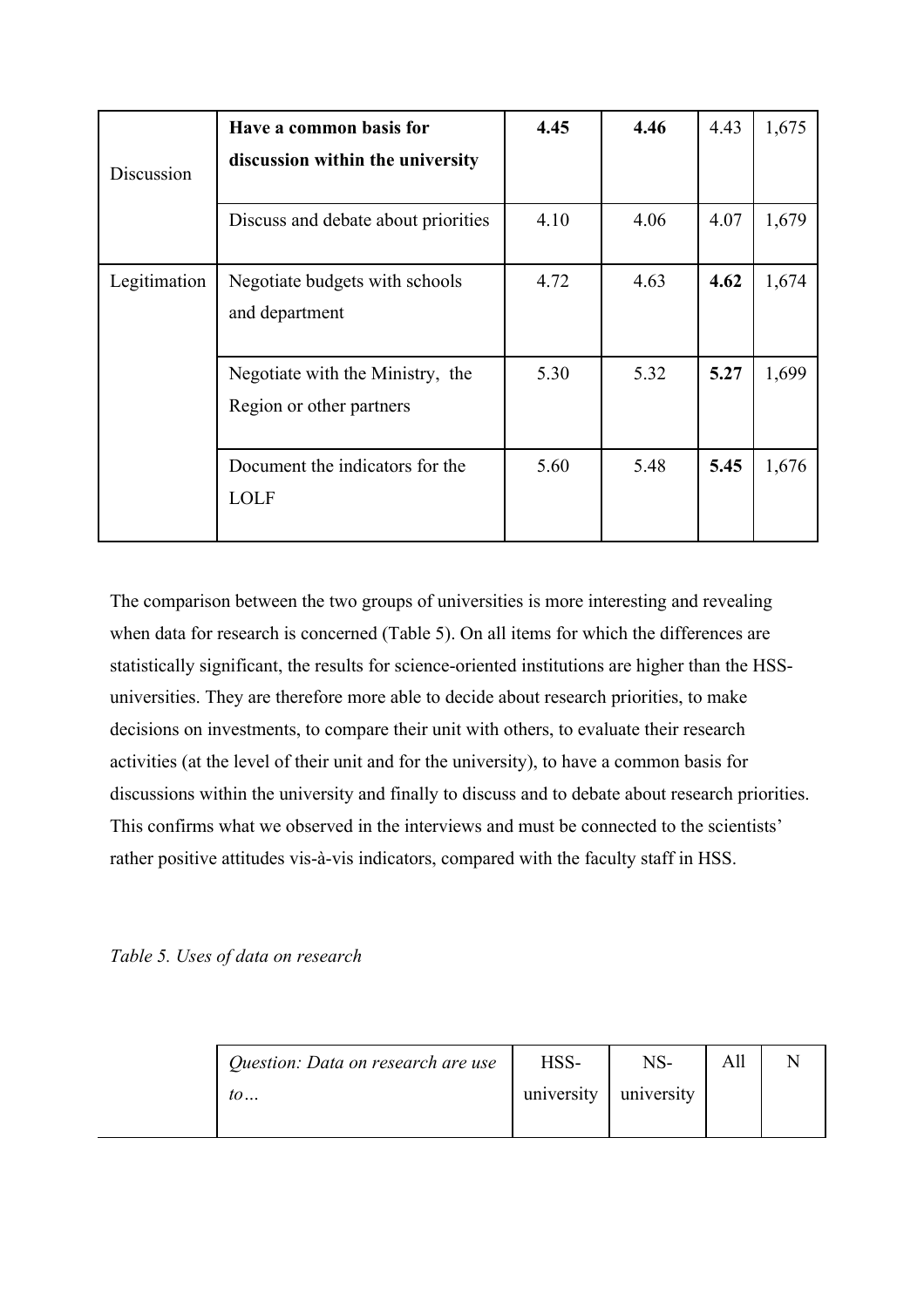| Decide       | Decide how to allocate budgets                            | 4.76 | 4.89 | 4.74 | 1,608 |
|--------------|-----------------------------------------------------------|------|------|------|-------|
|              | Decide about research priorities                          | 4.13 | 4.37 | 4.27 | 1,610 |
|              | <b>Make decisions on investments</b>                      | 3.98 | 4.26 | 4.15 | 1,546 |
|              | Compare your unit with others                             | 4.70 | 5.18 | 4.83 | 1,612 |
|              | Evaluate the research activities of<br>the faculty staff  | 5.17 | 5.33 | 5.26 | 1,654 |
| Evaluation   | Evaluate the research activities of<br>your unit          | 5.46 | 5.76 | 5.58 | 1,638 |
|              | Evaluate the research activities of<br>the university     | 5.56 | 5.88 | 5.68 | 1,683 |
|              | Set objectives to your unit                               | 3.86 | 3.97 | 3.94 | 1,604 |
|              | Assess whether you achieved your<br>objectives            | 4.64 | 4.53 | 4.57 | 1,605 |
| Discussion   | Have common basis for discussion<br>within the university | 4.37 | 4.57 | 4.38 | 1,605 |
|              | Discuss and debate about<br>research priorities           | 4.11 | 4.29 | 4.19 | 1,621 |
| Legitimation | Negotiate with schools or<br>departments                  | 4.29 | 4.34 | 4.25 | 1,565 |
|              | Negotiate with the Ministry,<br>Region, partners          | 5.24 | 5.36 | 5.27 | 1,609 |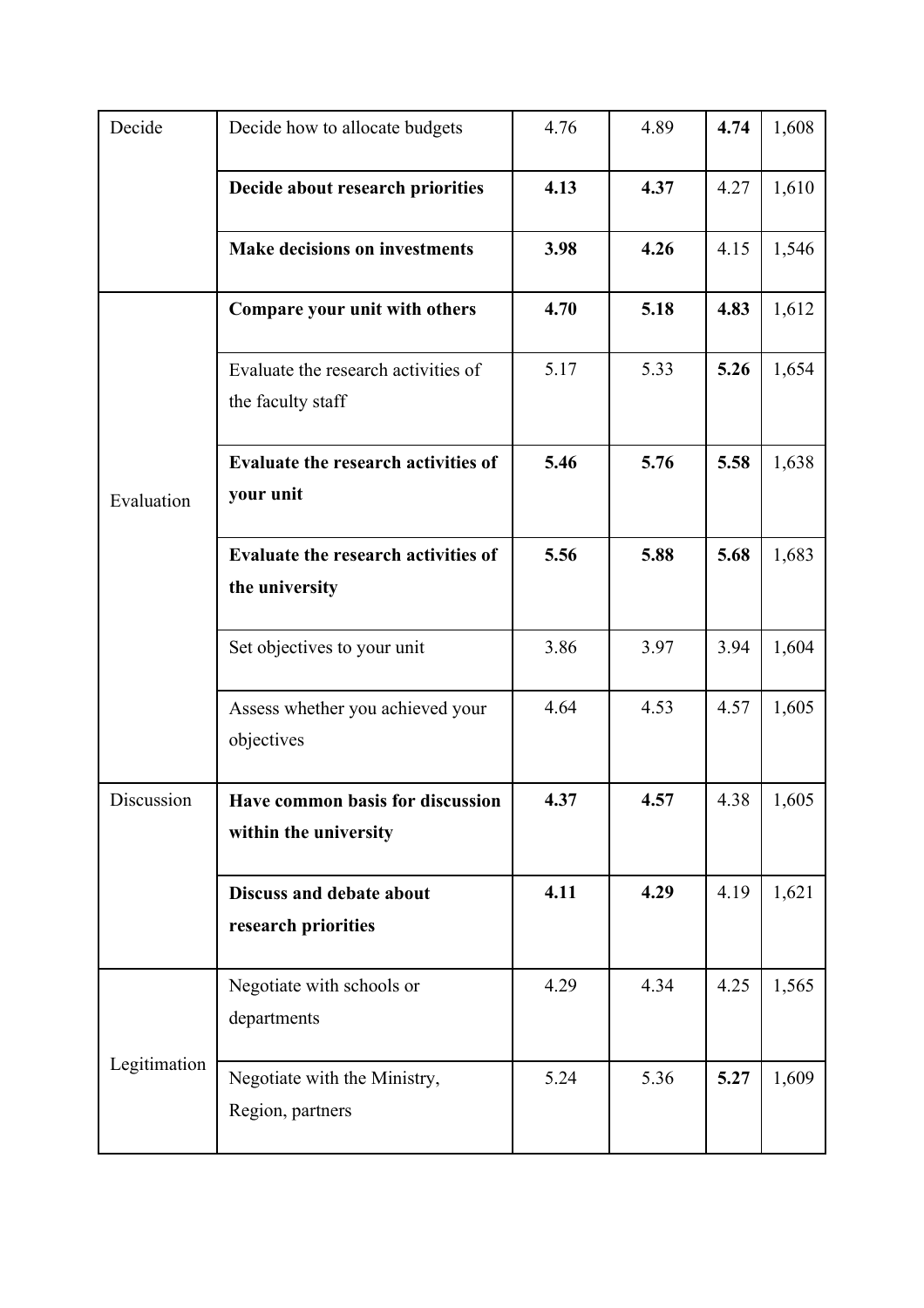| Do as everybody, but nobody uses | 3.07 | 2.78 | 2.87 | ,496 |
|----------------------------------|------|------|------|------|
| these data                       |      |      |      |      |
|                                  |      |      |      |      |
| Document the indicators for the  | 5.62 | 5.62 | 5.53 | ,547 |
| LOLF                             |      |      |      |      |
|                                  |      |      |      |      |

# **Conclusion**

Producing and collecting data has become more and more usual in France after the reforms of the 1990s and 2000s and there is a clear development of internal auditing and performance measures in French universities. Although the acceptance of this trend seems easier in science-oriented institutions than in HSS-oriented institutions, the attitude towards indicators is also linked to how they were set and whether they are negotiated or imposed.

We also observed that the use of the data does not differ considerably between the two groups of universities, especially in the case of data on teaching and budget that are mostly used in these institutions as in all other French institutions first of all for reporting, and thus legitimizing what is done. For data on research there are clearer trends: NS-institutions have more information about their research activity than HSS-institutions and are more able than the latter to use them to promote evaluation and decision making.

The above conclusions are probably transitory because the development of performance measures and the use of indicators are still rather new but they nevertheless reveal a rather important change in French universities. This is especially true for research where the central role played by the ANR and the AERES in producing evaluation and providing norms about what research should be [15], legitimizes the attention paid to research indicators by the university managers by the directors of the research units.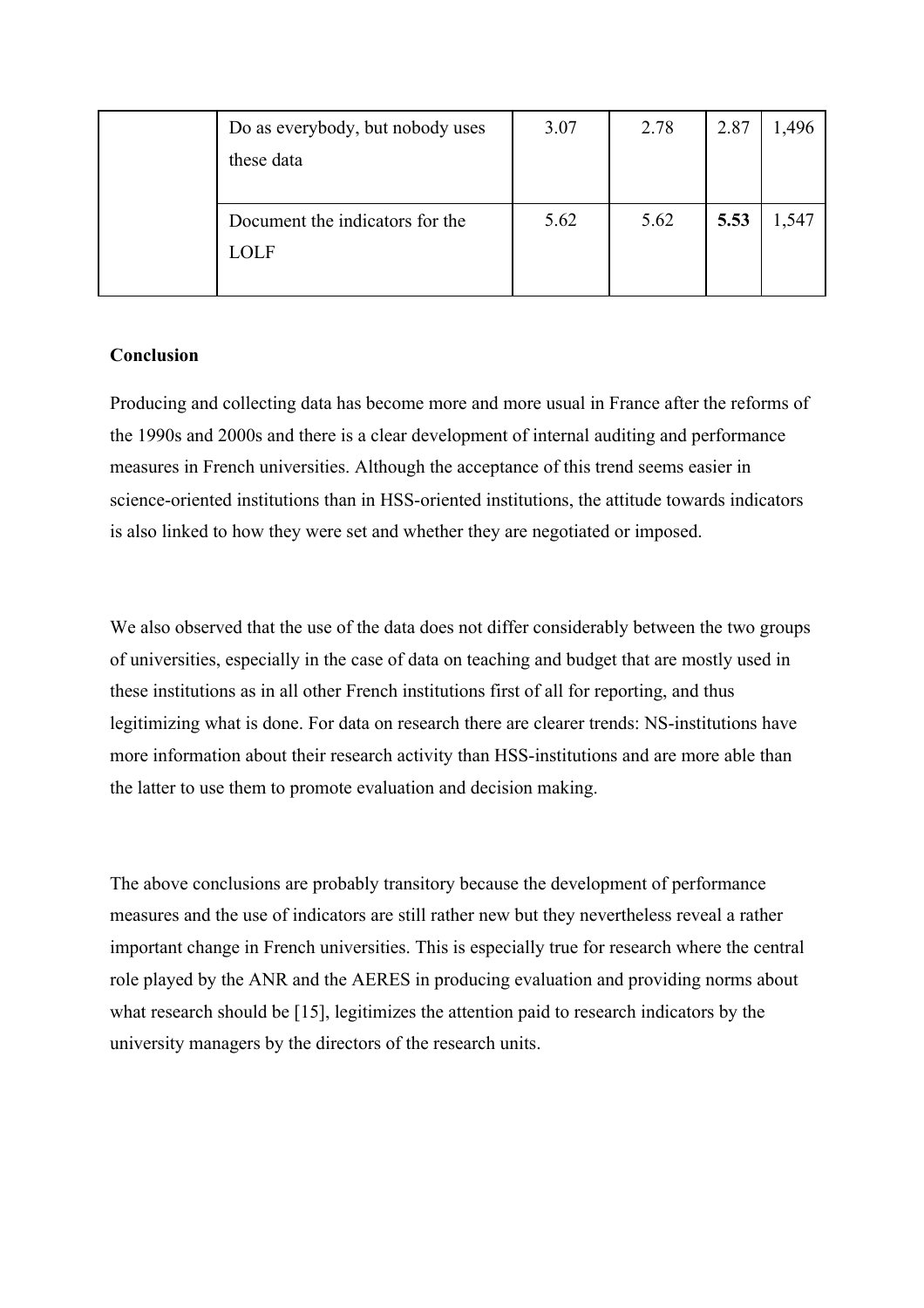## **References**

1. Pontille, D. and Torny, D. (2013) La manufacture de l'évaluation scientifique : algorithmes, jeux de données, outils bibliométriques. *Réseaux* 31, 25-61.

2. Karpik, L. (2011) What is the price of a scientific paper?. In *The worth of goods : valuation and pricing in the economy* (Beckert, J. and Aspers, P., eds.), pp. 63-85, Oxford Univ. Press, Oxford.

3. Simons, R. (1995) *Levers of control*. Harvard University Press, Cambridge.

4. Cavalluzzo, K.S. and Ittner, C.D. (2004) Implementing performance management innovations: evidence from government. *Acounting, Organizations and Society* 29, 243-267.

5. Musselin, C. (2001 [2004]) *La Longue marche des universités françaises*, P.U.F. Paris (*The Long March of French Universities*, Routledge, New York).

6. Charle, C. (1994) *La République des universitaires*. Seuil, Paris.

7. de Boer, H., Enders, J. and Leisyte, L. (2007), On Striking the Right Notes: Shifts in governance and the organizational transformation of universities. *Public Administration*, 85, 27-46.

8. Krücken, G. and Meier, F. (2006) Turning the University into and Organizational Actor ». In *Globalization and Organization : World Society and Organizational Change* (Drori, G., Meyer, J. and Hwang, H., eds.), pp. 241-257, Oxford University Press, Oxford.

9. Musselin, C. (2006) Are Universities specific organisations?. In *Towards a Multiversity ? Universities between Global Trends and national Traditions* (Krücken G., KosMützky A. and Torka M., eds.)*,* pp. 63-84, Transcript Verlag, Bielefeld.

10. Whitley, R. (2008) Universities as strategic actors: limitations and variations. In *The University in the Market* (Engwall, L. and Weaire, D. eds.), pp. 23–37, Portland Press, London.

11. Power M. (1997) *The Audit Society: Rituals of Verification*. Oxford University Press, Oxford.